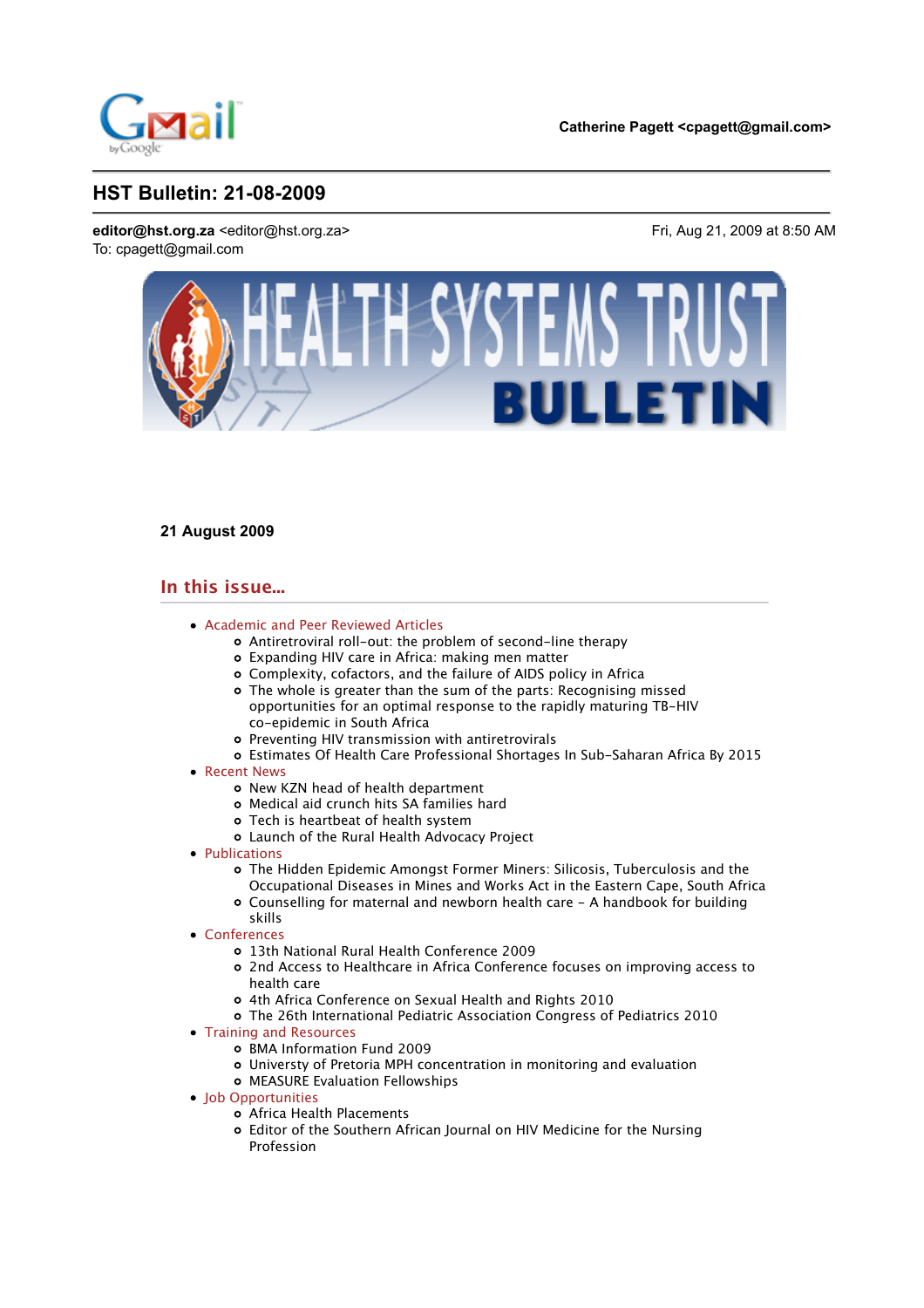- o Qualitative Evaluations Manager ECHO Head Office
- MSF Access/Innovation Liaison South Africa

# **Academic and Peer Reviewed Articles**

#### **Antiretroviral roll-out: the problem of second-line therapy**

*Mark Boyd, Sean Emery, David A Cooper The Lancet, Volume 374, Issue 9685, Pages 185 - 186, 18 July 2009*

Many reports on outcomes from access programmes for combination antiretroviral therapy (cART) in low-income and middle-income countries suggest that efficacy is at least the equal of that observed in high-income countries, and that toxic effects are broadly similar in nature, severity, and extent. It is therefore expected, but nonetheless gratifying, that the unparalleled effort to provide access to care has made a measurable difference to death rates from HIV infection in Africa. . . Read More »

Source: http://www.thelancet.com/journals/lancet/article/PIIS0140-6736(09)61313 -1/fulltext#article\_upsell [accessed August 17, 2009] \*NB: Free article that requires registration access

**back to top**

#### **Expanding HIV care in Africa: making men matter**

*Edward J Mills, Nathan Ford, Peter Mugyenyi The Lancet, Volume 374, Issue 9686, Pages 275 - 276, 25 July 2009*

By contrast with many public health programmes, the drive to scale up combination antiretroviral therapy (cART) in the developing world has been constantly appraised for equity. Strong advocacy efforts have brought to the attention of policy makers groups who are often overlooked in service provision, such as men who have sex with men, sex workers, prisoners, and migrants. Efforts to improve access for women have received particularly important attention in the rollout of cART. . . Read More »

Source: http://www.thelancet.com/journals/lancet/article/PIIS0140-6736(09)61348-9/fulltext [accessed August 19, 2009] \*NB: Free Article that requires registration access

**back to top**

#### **Complexity, cofactors, and the failure of AIDS policy in Africa**

*Eileen Stillwaggon Journal of the International AIDS Society 2009, Published: 10 July 2009*

Global AIDS policy still treats HIV as an exceptional case, abstracting from the context in which infection occurs. Policy is based on a simplistic theory of HIV causation, and evaluated using outdated tools of health economics. Recent calls for a health systems strategy - preventing and treating HIV within a programme of comprehensive health care - have not yet influenced the silo approach of AIDS policy. Evidence continues to accumulate, showing that multiple factors, such as malnutrition, malaria and helminthes, increase the risk of sexual and vertical transmission of HIV. Moreover, complementary interventions that reduce viral load, improve immune response, and interrupt pathways of transmission could increase the effectiveness of antiretroviral drugs and other tools of AIDS policy. . Read More »

Source: http://www.jiasociety.org/content/12/1/12 [accessed August 19, 2009]

**back to top**

## **The whole is greater than the sum of the parts: Recognising missed opportunities for an optimal response to the rapidly maturing TB-HIV co-epidemic in South Africa**

*Rubeshan Perumal1 , Nesri Padayatch and Ellen Stiefvater Centre for the AIDS Programme of Research in South Africa (CAPRISA), University of KwaZulu-Natal, Durban, South Africa 2Department of Public Health, University of KwaZulu-Natal, Durban, South Africa, Columbia University, New York, USA BMC Public Health 2009, Published: 16 July 2009*

The devastating interaction between the human immunodeficiency virus (HIV) and tuberculosis (TB) has become increasingly reflected in the scientific literature. HIV has resurrected TB as a global health concern, while TB has amplified the mortality from HIV substantially. Negative outcomes for co-infected individuals and disconnected, inadequate services which fail to optimally deal with both epidemics are particularly evident in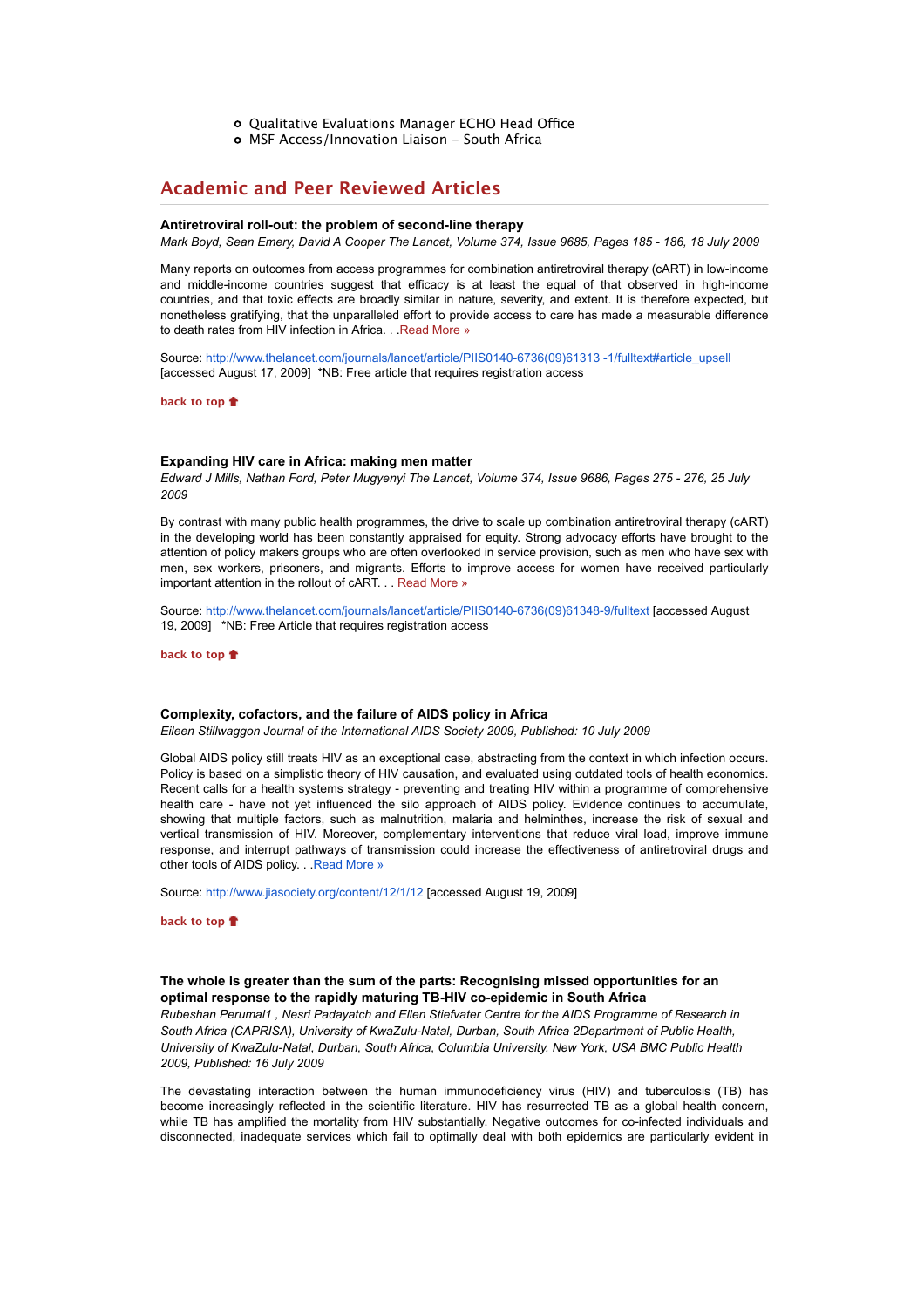resource limited settings. In recognition of the deleterious interaction between these diseases, the World Health Organisation(WHO) has developed guidelines for the collaboration of both modalities of care in the pursuit of a coherent, responsive and adequate model. . .Read More »

Source: http://www.biomedcentral.com/1471-2458/9/243 [accessed August 19, 2009]

**back to top**

#### **Preventing HIV transmission with antiretrovirals**

*Kevin M De Cock, Siobhan P Crowley, Ying-Ru Lo, Reuben M Granich & Brian G Williams Department of HIV/AIDS, World Health Organization 2009;(87):488-488.*

Three of the most extraordinary events in global health over the past 30 years have been the emergence of the pandemic of HIV/AIDS, the development of antiretroviral therapy (ART) capable of arresting HIV progression and reducing mortality, and scale-up of therapy in low- and middle-income countries. By the end of 2007, approximately 3 million people were accessing ART in resource-constrained settings,1 an unimaginable achievement a few years previously, yet one whose expansion and sustainability are threatened by resource constraints and competing priorities. Adding complexity are scientific uncertainties - where is the pandemic going, what is the best way to use ART for individual health and what role can ART play in HIV prevention?. . .Read More »

Source: http://www.who.int/bulletin/volumes/87/7/09-067330/en/index.html [accessed August 19, 2009]

**back to top**

### **Estimates Of Health Care Professional Shortages In Sub-Saharan Africa By 2015**

*Richard M. Scheffler, Chris Brown Mahoney, Brent D. Fulton, Mario R. Dal Poz, and Alexander S. Preker Health Affairs 28, no. 5 (2009): w849-w862*

This paper uses a forecasting model to estimate the need for, supply of, and shortage of doctors, nurses, and midwives in thirty-nine African countries for 2015, the target date of the United Nations Millennium Development Goals. We forecast that thirty-one countries will experience needs-based shortages of doctors, nurses, and midwives, totaling approximately 800,000 health professionals. We estimate the additional annual wage bill required to eliminate the shortage at about \$2.6 billion (2007 \$US)--more than 2.5 times current wage-bill projections for 2015. We illustrate how changes in workforce mix can reduce this cost, and we discuss policy implications of our results. . . Read More »

Source: http://content.healthaffairs.org/cgi/reprint/hlthaff.28.5.w849v1 [accessed August 19, 2009]

**back to top**

## **Recent News**

## **New KZN head of health department**

*IOL, 04 August 2009*

An experienced doctor who served in Gauteng and Mpumalanga has been appointed as head of the KwaZulu-Natal health department, the provincial health MEC said on Tuesday. . .Read More »

Source: http://www.iol.co.za/general/news/newsprint.php?art\_id=nw20090804150458906C418650&sf= [accessed August 19, 2009]

**back to top**

### **Medical aid crunch hits SA families hard**

*Subashni Naidoo and Rob Rose, The Times, 15 August, 2009*

More than half of South Africa's eight million medical aid members are either broke or fast running out of funds to cover day-to-day medical expenses. The crunch comes as household medical expenses rise, benefits are reduced — and doctors want to charge patients a staggering 300% more. . .Read More »

Source: http://www.thetimes.co.za/PrintEdition/Article.aspx?id=1050433 [accessed August 18, 2009]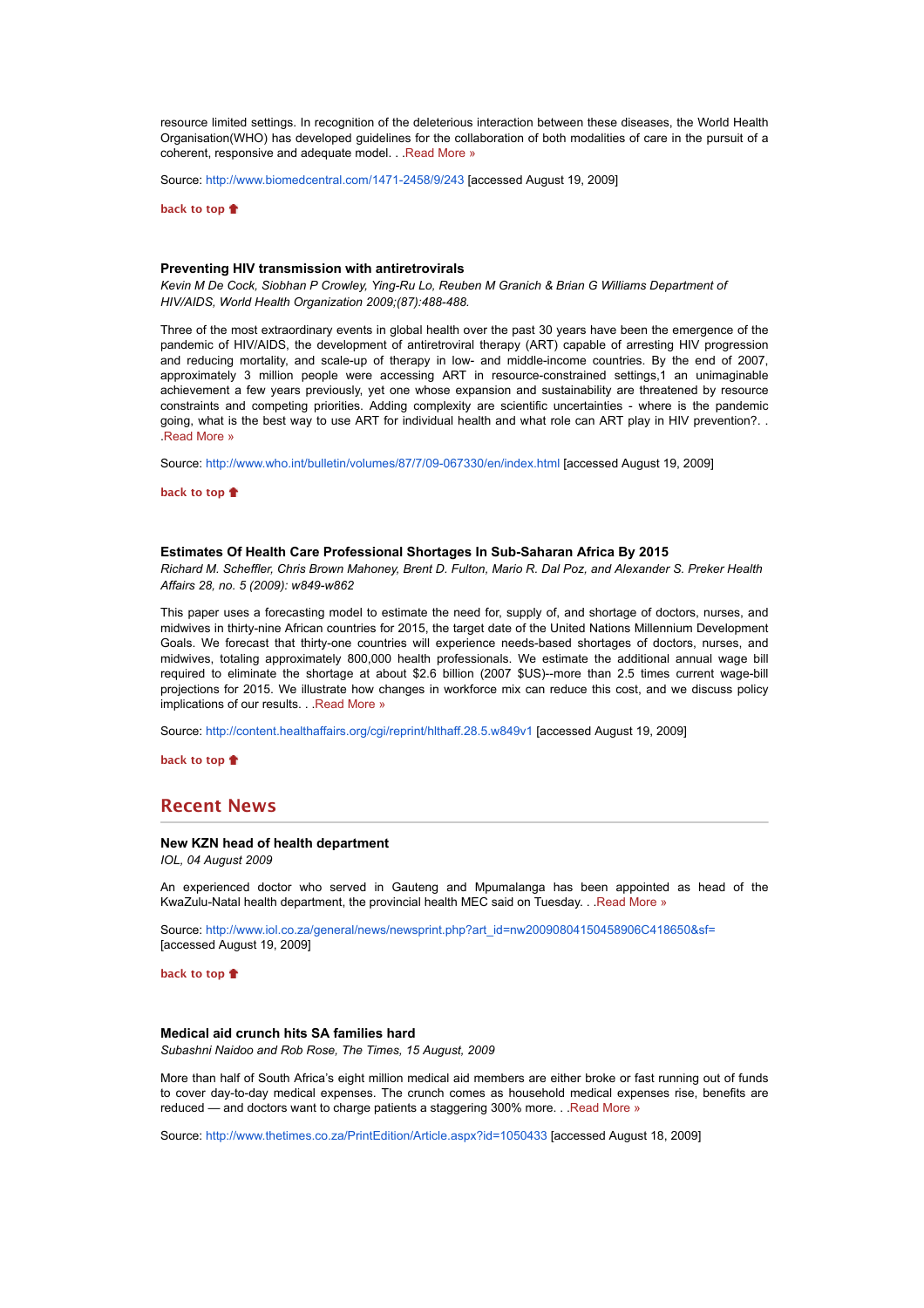#### **back to top**

## **Tech is heartbeat of health system**

*Audra Mahlong, ITWeb, 18 August 2009*

The development of an integrated Health Information System (HIS) is key to the implementation of the National Health Insurance (NHI) scheme, says the Department of Health. Deputy health minister Molefi Sefularo says the department will prioritise its ICT projects as a means of achieving its service delivery goals. . .Read More »

Source: http://www.itweb.co.za/sections/business/2009/0908181034.asp?S=IT%20in%20Government&A=ITG& O=FRGN [accessed Aug 19, 2009]

**back to top**

## **Launch of the Rural Health Advocacy Project**

*Press Release, 13 August 2009*

On 13th Aug 2009 the Rural Health Advocacy Project was launched at the University of the Witwatersrand in Johannesburg, coinciding with the launch of the Wits Centre for Rural Health. A renewed focus on access to health care in rural areas is vital in a context of worsening key health indicators in South Africa, a 34% national vacancy rate for doctors, and inequitable access to quality health care. . .Read More »

Source: http://www.hst.org.za/news/20041928 [accessed Aug 19, 2009]

**back to top**

# **Publications**

**The Hidden Epidemic Amongst Former Miners: Silicosis, Tuberculosis and the Occupational Diseases in Mines and Works Act in the Eastern Cape, South Africa** *Jaine Roberts, Health Systems Trust, Published: June 2009*

The aim of the research was to assess current and historical surveillance of the pneumoconioses in former miners, in particular silicosis, silico-tuberculosis, and tuberculosis, and to assess the functioning of the Occupational Diseases in Mines and Works Act (ODMWA) surveillance and compensation system which is a responsibility of the Department of Health. The research also aimed to assess the impact of the burden of lung disease and disability on the public health system and on the labour-sending communities from which the miners come and to which they return. . . Click Here for Publication »

Source: http://www.hst.org.za/publications/855 [accessed August 19, 2009]

**back to top**

**Counselling for maternal and newborn health care - A handbook for building skills** *Dept. of Making Pregnancy Safer, World Health Organization*

This self-directed handbook can help individuals or groups of health workers to strengthen their counselling and communication skills as they interact with women and their families on issues surrounding pregnancy, childbirth, postpartum, postnatal and post-abortion care. . .Click Here for Publication »

Source: http://www.who.int/making\_pregnancy\_safer/documents/9789241547628/en/index.html [accessed August 19, 2009]

**back to top**

# **Conferences**

**13th National Rural Health Conference 2009** *27-29 August 2009 Broederstroom, North West Province, South Africa*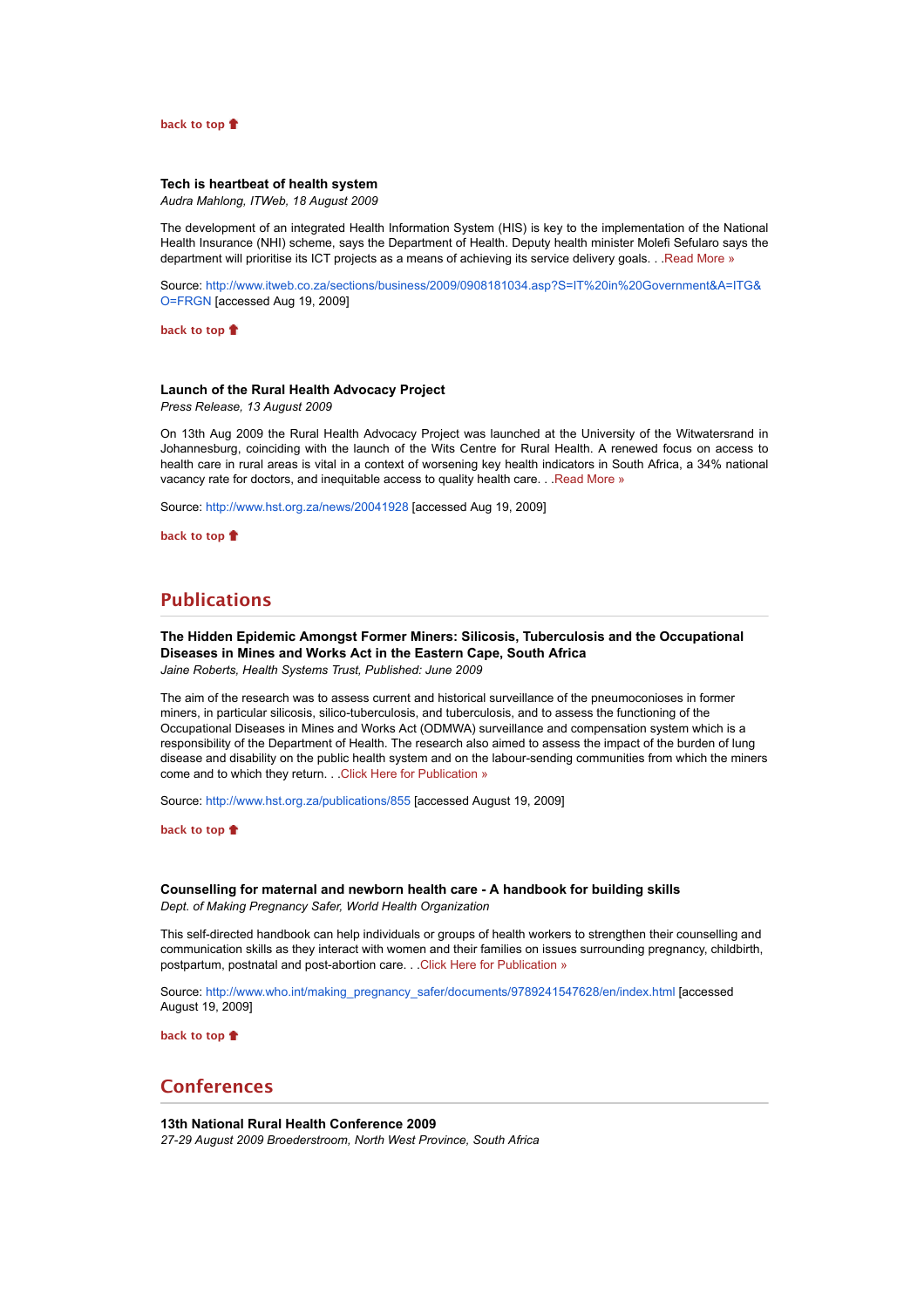RuDASA invites ALL rural health practitioners to participate in the 13th National Rural Health Conference, to be held in Broederstroom, North West province, close to the Hartbeespoort Dam. Registration Details »

Source: http://www.rudasa.org.za/conference/conf13/conf13.php [accessed August 19, 2009]

**back to top**

## **2nd Access to Healthcare in Africa Conference focuses on improving access to health care** *15-16 September 2009 Johannesburg, Gauteng, South Africa*

The Conference will concentrate on challenges to quality, product availability, access and management in effective health care, with a focus on HIV and AIDS, TB and Malaria. By attending the 2nd Access to Healthcare in Africa Conference at Emperors Palace Convention Centre in Johannesburg on 15 and 16 September 2009, you can share your experiences in health care management with your peers while tapping into the knowledge and insight of experts in this field. Registration Details »

Source: http://www.aa4a.co.za/conference\_information.htm [accessed August 19, 2009]

**back to top**

#### **4th Africa Conference on Sexual Health and Rights 2010**

*8-15 February 2010 Addis Ababa, Ethiopia*

Would like to invite Abstracts (oral presentations and posters) exploring the overall theme of the Conference 'Sexuality and HIV & AIDS in Africa" . The objectives and sun-themes and more information can be found at http://www.africasexuality.org/

Any queries/request for additional information should be sent to: 4srhconference@ippfaro.org Abstract Submission Deadline: 30th September 2009

**back to top**

### **The 26th International Pediatric Association Congress of Pediatrics 2010**

*4-9 August 2010 Johannesburg, Gauteng, South Africa*

Three leading pediatric associations, IPA, SAPA, and UNASPA, are uniting to host the 26th International Pediatric Association Congress of Pediatrics.

More than 5,000 participants are expected to attend this landmark event, the first IPA Congress to be held in Sub-Saharan Africa. Just five years before the due date of the Millennium Development Goals (MDGs), IPA 2010 will unite pediatricians and health professionals working towards the MDGs target to reduce child mortality by two thirds before 2015. Registration Details »

Source: http://www.kenes.com/ipa/mailshot/ms3.htm?ref3=db1 [accessed Aug 19, 2009]

**back to top**

## **Training and Resources**

### **BMA - Information Fund 2009**

The British Medical Association's International Department runs the BMA Information Fund which helps to provide health information to organisations in developing countries. The fund donates educational materials, such as books and DVDs, and is run in association with Teaching Aids at Low Cost (TALC). We are currently inviting applications for 2009 from health care institutions, health NGOs, medical school libraries and other related organisations. Please note that we are unable to consider requests from individuals. For More Information »

Source: http://www.bma.org.uk/health\_promotion\_ethics/health\_developing\_world/ informationfund2009.jsp?page=1 [accessed August 19, 2009]

**back to top**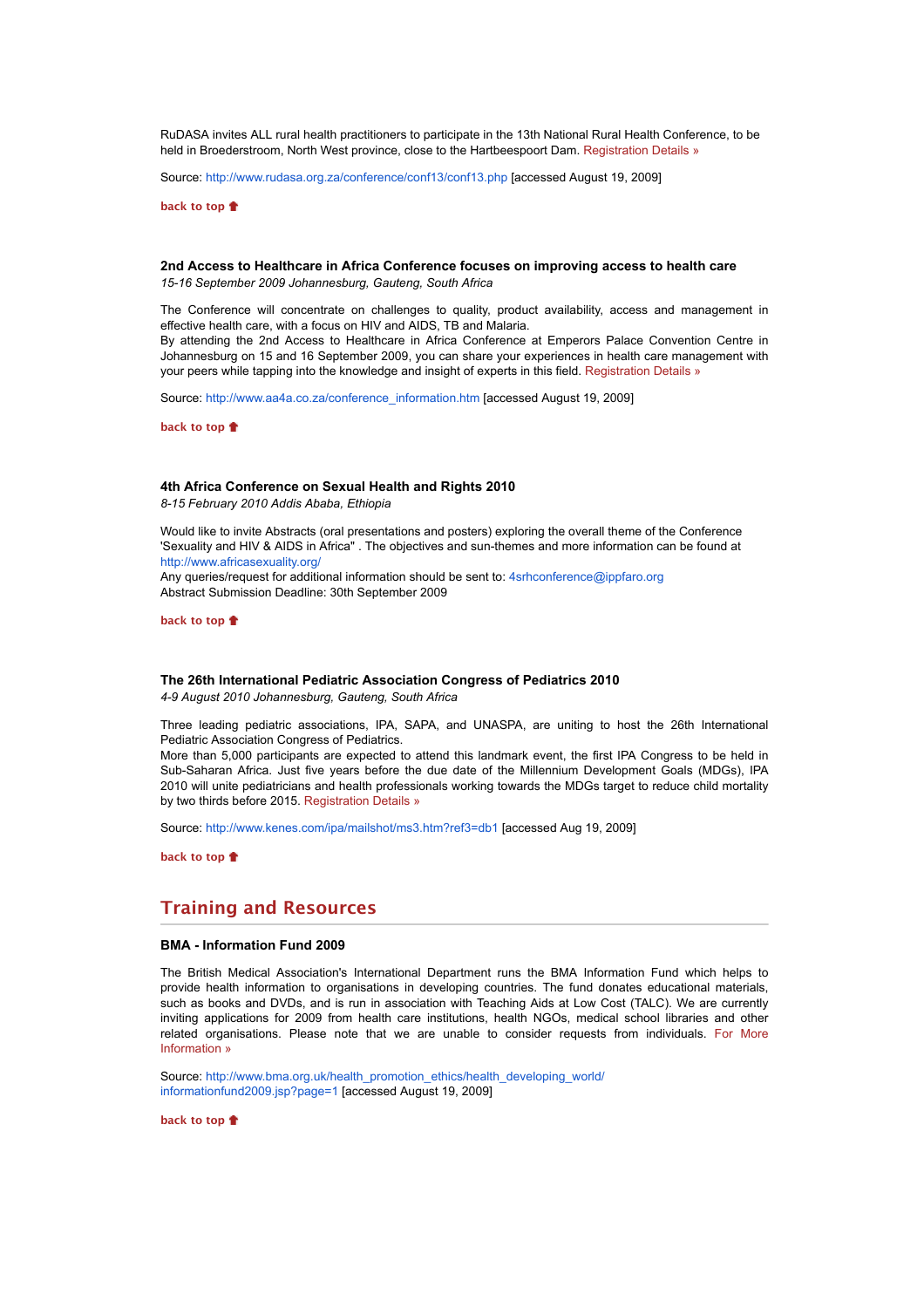## **Universty of Pretoria MPH concentration in monitoring and evaluation**

The SHSPH is once again pleased to announce a full-time Master of Public Health degree with a concentration in monitoring and evaluation. Applications are currently sought for this program which begins in January 2010. The MPH degree is an international post-graduate programme for Sub-Saharan professionals who wish to advance their careers in the fields of public health and health systems management. The Monitoring and Evaluation Track is situated within the Biostatistics and Epidemiology group. The programme offers training in quantitative methods for the planning, monitoring and evaluation of population and health programs. All courses are taught in English. For More Information »

Source: http://web.up.ac.za/default.asp?ipkCategoryID=3539&sub=1&parentid=1339&subid=1381&ipklookid=8 [accessed August 19, 2009]

**back to top**

### **MEASURE Evaluation Fellowships**

MEASURE Evaluation will provide a limited number of fellowships to be awarded through the University of Pretoria. The fellowships will cover the following expenses incurred during the period January 2010 - July 2011: the cost of tuition, books, airfare, research practicum, thesis, health insurance, accommodation, and a living allowance. Applicants for these fellowships should have responsibilities or research interests in the monitoring and evaluation of population, health and nutrition programmes, and must be a citizen of a USAID-assisted country. Fellowship Details »

Source: http://www.cpc.unc.edu/measure [accessed August 19, 2009]

**back to top**

# **Job Opportunities**

#### **AHP - African Health Placements**

We are not-for-profit project that aims to support the recruitment and retention of healthcare workers in South Africa. AHP is focused on:

- Assisting Healthcare Professionals make the right choice for their future in South Africa.
- Supporting S.A. NGOs with a focus on HIV/AIDS and TB Clinics as well as rural and urban Government Hospitals with all recruitment needs.

No placement fees charged. Please view the website for more details http://www.ahp.org.za or contact on 011 328 1300

#### **back to top**

#### **Editor of the Southern African Journal on HIV Medicine for the Nursing Profession**

The Southern African HIV Clinicians Society is looking for an editor for a journal on HIV medicine for the nursing profession. Job Details »

**back to top**

### **Qualitative Evaluations Manager ECHO Head Office**

The position is responsible for developing and implementing qualitative research components for existing ECHO projects and to develop a qualitative research programme within ECHO. Job Details »

#### **back to top**

#### **MSF Access/Innovation Liaison - South Africa**